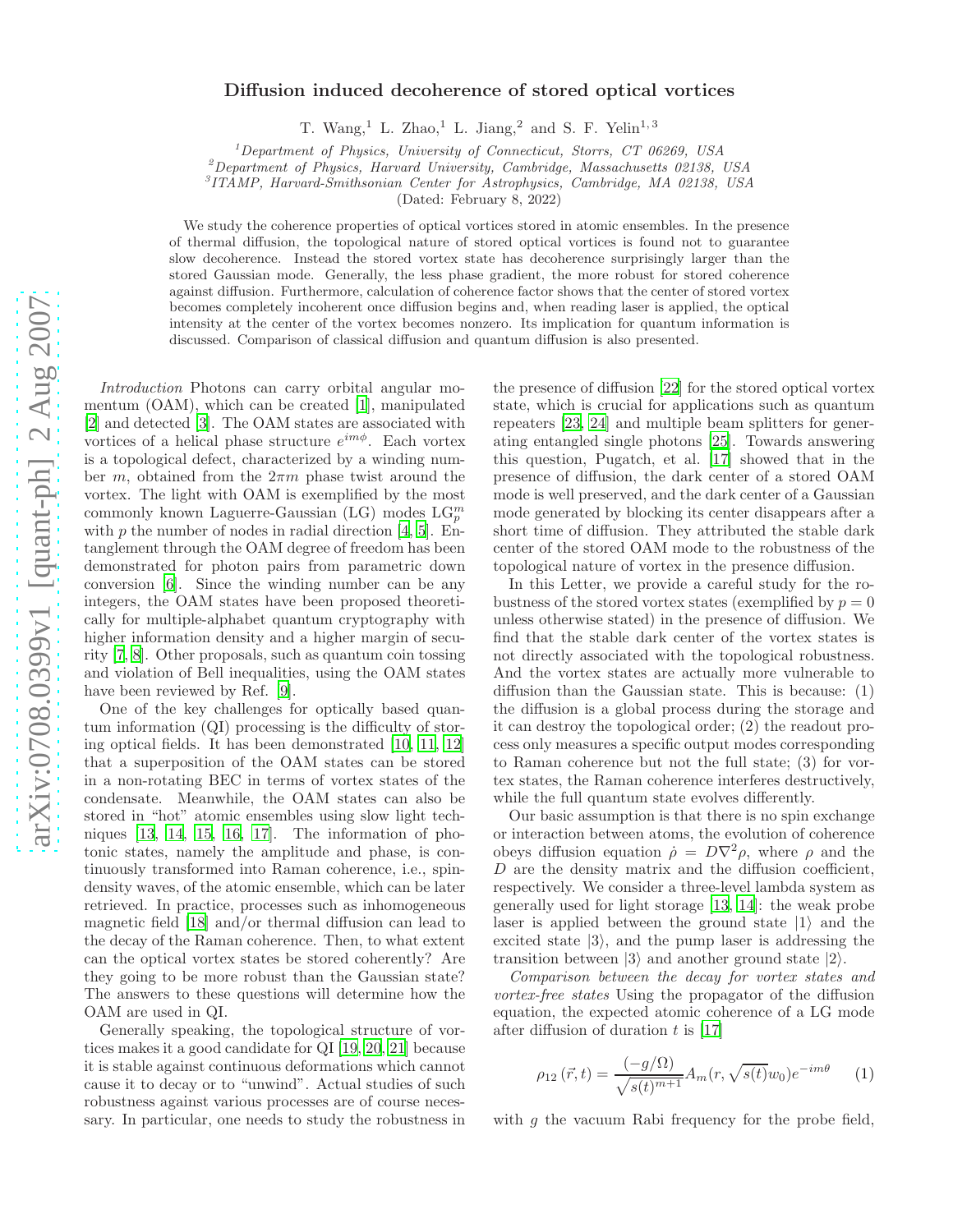$\Omega$  the Rabi frequency for the pump laser,  $s(t)$  =  $(w_0^2 + 4Dt)/w_0^2$  an evolution factor,  $w_0$  the waist, and the radial profile of a LG mode  $A_m(r, w_0)$  =  $(1/w_0)\sqrt{2P/\pi m!}(\sqrt{2}r/w_0)^m \exp(-r^2/w_0^2)$  where P is the total intensity. Note that Eq. [\(1\)](#page-0-0) applies to the Gaussian mode  $(m = 0)$  as well. For example, the evolution of stored coherence is shown in Fig. [1a](#page-2-0) and Fig. [2a](#page-2-1) for  $m = 1$  and  $m = 0$ , respectively. At large rs, the coherence is homogeneously zero due to the exponential factor in  $A_m$ . Note that Eq. [\(1\)](#page-0-0) describes both a spread of the coherence, indicated by  $\sqrt{s(t)}$  inside  $A_m$ , and a decay of the coherence compared a purely coherent spread. The decay is given by  $\sqrt{s(t)^{m+1}}$  in the denominator. Then  $F = 1/s(t)^{m+1}$  gives the fidelity of the stored coherence. F shows that different angular momentum states ms have different coherence decay factors. Although we will come back to the decay of coherence later, we note here that the larger OAM  $m$ , the larger the decay factor. The Gaussian mode, which has no phase singularity, has smaller coherence decay factor than all vortex states! This is because without vortex, the coherence is always in phase for different locations and there is no destructive interference to destroy the coherence. One can show that the retrieval efficiency along forward direction is the same as the fidelity  $F$ . Therefore, we come to a counter-intuitive result — a Gaussian state has a higher storage fidelity (or retrieval efficiency) than the LG modes.

This may make the applications of optical vortex (with storage) for QI questionable. Even though the excitation loss of stored Gaussian or optical vortex state can be identified as a detected error and the threshold for detected errors allowed by quantum computation are realistic [\[26\]](#page-4-6), fast quantum computation with reasonable resource overhead still requires relatively low error rates. This is also true for quantum communication [\[23,](#page-4-3) [24\]](#page-4-4), where, although the excitation loss can be fully controlled by its intrinsic purification, a fast quantum repeater still needs a fairly high retrieval efficiency.

The scaling factor  $\sqrt{s(t)}$  in  $A_m$  of Eq. [\(1\)](#page-0-0) means that the functional forms of coherence are preserved for both the LG mode and the Gaussian mode. This implies the functional form stability of stored coherence against diffusion does not require topological defects. Indeed, the disappearance of the dark center of the center-blocked Gaussian mode after diffusion [\[17\]](#page-3-16) demonstrates as the stability of the Gaussian mode: diffusion tries to restore the nonzero intensity at its center. Of course, the restoration can also be understood by decomposing the centerblocked Gaussian mode to  $LG_p^0$  and noting that  $p \neq 0$ modes decay faster than  $p = 0$  mode and what is left after some time of diffusion is just the Gaussian mode.

From the above discussion, it is clear that for the LG light  $(m \neq 0)$ , the coherence at the center  $r = 0$  stays zero during diffusion. However, as we show now, population at  $r = 0$  does not stay zero. To simplify the discussion, we assume, at time  $t = 0$ , the populations of atoms are  $\rho_{11}(\vec{r}, t = 0) = 1$  and  $\rho_{22}(\vec{r}, t = 0) = |\rho_{12}(\vec{r}, t = 0)|^2$ , which is a good assumption for strong pump and weak

probe lasers as usually used in light-storage experiments. At time t after diffusion, we have  $\rho_{11}(\vec{r}, t) = 1$  and

<span id="page-1-0"></span>
$$
\rho_{22}(r,t) = \frac{4e^{-\frac{2r^2}{8Dt+w_0^2}}P\left(32D^2t^2 + r^2w_0^2 + 4Dtw_0^2\right)}{\pi\left(8Dt + w_0^2\right)^3} \tag{2}
$$

for  $m = 1$  vortex state and

<span id="page-1-1"></span>
$$
\rho_{22}(r,t) = \frac{2e^{-\frac{2r^2}{8Dt+w_0^2}}P}{\pi (8Dt + w_0^2)}
$$
\n(3)

for a Gaussian mode. The evolutions of populations are plotted in Fig. [1b](#page-2-0) and Fig. [2b](#page-2-1). While it seems that coherence only diffuses outwards in Fig. [1a](#page-2-0), Eq. [\(2\)](#page-1-0) and Fig. [1b](#page-2-0) clearly show that diffusion goes in all directions as it should be. The outwards moving coherence during diffusion is because the interference cancels the inwards diffusing coherence. In contrast, the population does not interfere with each other and thus the diffusion towards the center is clearly seen. Indeed, the population at the center quickly approaches a global maximum as time in-creases (Fig. [1b](#page-2-0)). We also note that integration of  $\rho_{22}$ over the whole space is conserved during the diffusion.

Diffusion induced decoherence We have seen that diffusion for coherence and population obeys different equations (Eq. [\(1-](#page-0-0)[3\)](#page-1-1)). This brings phase decoherence for the stored coherence. To characterize the decoherence, we define a coherence factor  $f = \frac{|\rho_{bc}|^2 + \eta}{\gamma_{ab} + \eta}$  $\frac{|\rho_{bc}|+ \eta}{\rho_{bb}\rho_{cc}+\eta}$ , where  $\eta$  is an infinitesimal number.  $f$  is a linear function with  $f = 1$  for a pure state and  $f = 0$  for a completely mixed state. Thus, f is a good parameter to describe the (local) coherent property. As a specific example, we plot the coherence factor  $f$  in Fig. [1c](#page-2-0) and Fig. [2c](#page-2-1). Figure 1c shows that right after diffusion begins, coherence factor  $f(r = 0)$  of the stored vortex drops from 1 to 0 because at  $r = 0$ , the population becomes nonzero when diffusion starts while its coherence keeps zero. We note that such sudden changes within a infinitesimal time are very uncommon in physical processes. As diffusion time increases,  $f(r)$  drops faster for rs that do not have much initial inhomogeneous coherence, and  $f(r)$  approaches zero at very large time. This latter result holds for a Gaussian mode as well (shown in Fig. [2c](#page-2-1)). We also note that at rs where the diffusion of stored inhomogenous coherence and population has not arrived at, the coherence factor  $f$ stays at 1 because all population is in  $|1\rangle$  and it is a pure state. But the weight  $\rho_{22}$ , justified by its non-negative and conserved integration, of these coherence factors for the retrieved light approaches zero.

Here is how coherence factor  $f$  may be obtained from the experiments. When the reading pulse is applied, the incoherent part will be retrieved as fluorescence in all directions. Collecting both the fluorescence and the coherent emission then allows extracting f. Of course, setting the detector at the forward direction as generally used, e.g., in [\[17\]](#page-3-16), can only collect a finite ratio of fluorescence, while the coherent part is collected by the detector [\[27\]](#page-4-7).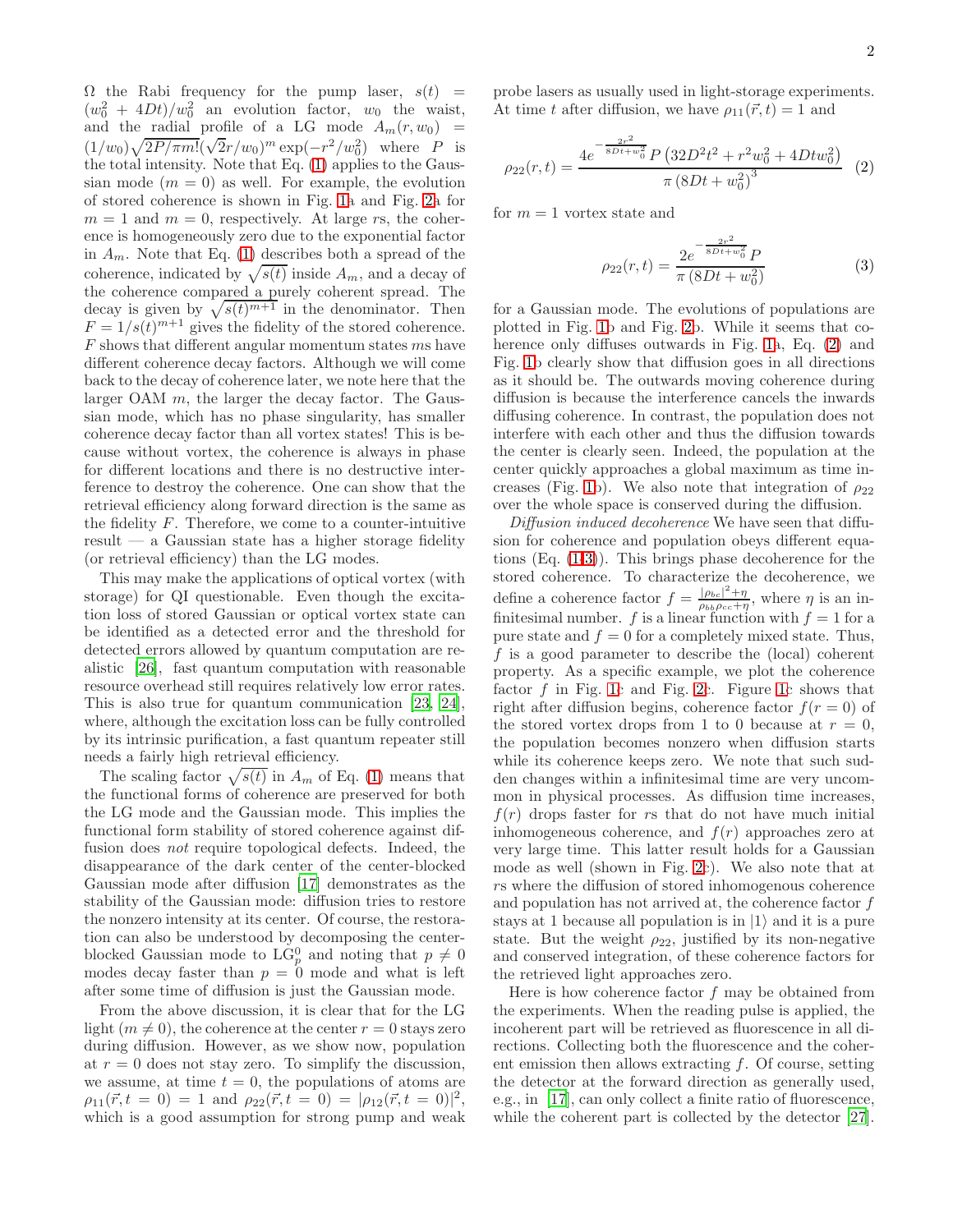



<span id="page-2-0"></span>FIG. 1: (Color online) Effects of diffusion on a stored vortex with topological charge  $m = 1$ . Plotted are coherence  $\rho_{12}$  (a), population  $\rho_{22}$  (b) and coherence factor f (c) as functions of radius, for different diffusion times.  $w_0$ , D are the waist of the LG mode and the diffusion coefficient, respectively.

What we want to emphasize is that incoherence makes intensity at the center of a retrieved vortex nonzero, prohibited by a coherent vortex state. As diffusion time increases, nonzero intensity at the center builds up. Therefore, generation of mixed state makes additional loss of retrieved fidelity compared with vortex-free case. Diffusion of the population makes visibility decrease and finally kill the vortex. Of course, this part of reduction of fidelity can be alleviated by using spatial filtering of the optical mode to prevent spontaneously emitted photons from going into the detectors. In this case, the retrieval probability is just the fidelity  $F = 1/s(t)^{m+1}$ .

The different collection efficiency of fluorescence photons and coherent photons by a forward set detector helps explain why the visibility of the center-blocked Gaussian mode disappears very quickly, while the hole of vortex disappears very slowly [\[17](#page-3-16)]. The homogeneous phase of the center-blocked Gaussian mode makes nonzero coherence inside the hole after diffusion and thus the disap-

<span id="page-2-1"></span>FIG. 2: (Color online) Effects of diffusion on a stored Gaussian mode. Plotted are coherence  $\rho_{12}$  (a), population  $\rho_{22}$  (b) and coherence factor  $f(c)$  as functions of radius, for different diffusion times.  $w_0$ , D are the waist of the Gaussian mode and the diffusion coefficient, respectively.

pearance of hole once the coherence is read. This is in contrast with a stored vortex, whose coherence at the center remains zero all the time. Its nonzero intensity at the center comes only from incoherence of the center. However, were most of fluorescence photons collected by the detector, the dark center of a vortex would disappear quicker than that of the Gaussian mode. It is the spatial filtering of the optical mode that helps to overcome the fluorescence from the center.

Dependence of decay on order of phase singularity We now come back to the decay of coherence. We have noted that the coherence of stored LG modes decays according to a power law  $F = 1/s(t)^{m+1}$ . The larger the order of phase singularity, given by  $m$ , is, the faster the coherence decays. An additional example of exponential decay rate  $2Dk^2$  due to diffusion of a plane wave  $e^{-ikx}$ , which is faster than the power law decay, also corroborates this idea, because a plane wave has infinity number of phase singularities. Incidently, the limit of  $F$  for large  $m$  does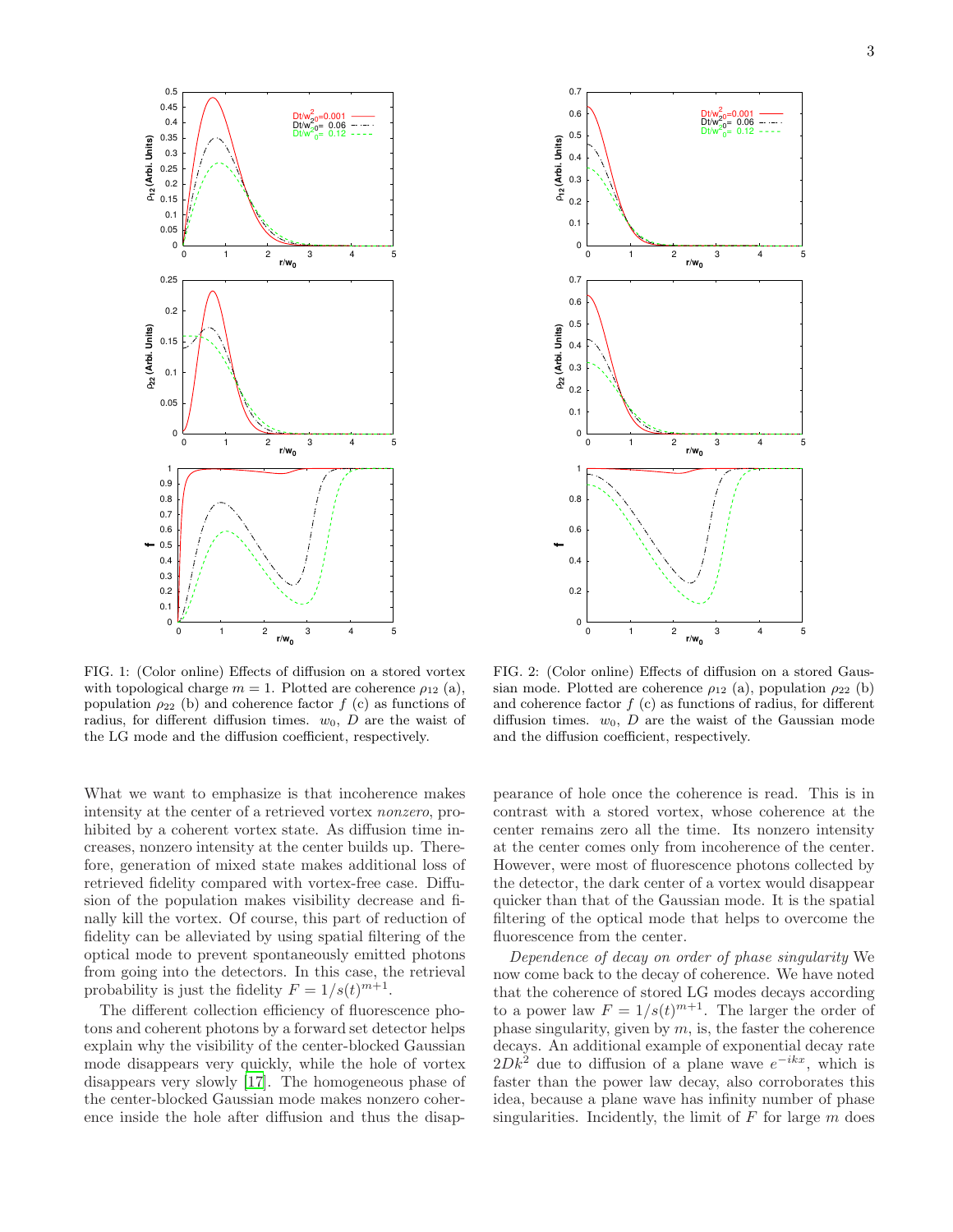not go to exponential decay of a plane wave is because the amplitude of coherence in LG modes is not a constant, different from the case of a plane wave. We also note that the larger  $k$  of a plane wave, the larger decay rate, which is because larger  $k$  means the pattern have higher spatial frequency and the diffusion becomes easier to cancel the coherence. Such diffusion of a plane wave happens if the pump and probe lasers have different wave vectors.

A few more remarks on the different decay behaviors are in order. First, as a direct application of our discussion, the less phase gradient, the better for stored coherence against diffusion. For example, diffusion of stored general  $LG_p^m$  with both winding number and number of radial nodes being non-zero [\[5\]](#page-3-4) induces faster decay for  $p > 0$  than  $p = 0$ . Furthermore, we note that although the number of nodes in the coherence does not change with diffusion time, the positions for the off-center radial nodes change, which is different from the center one. The non-moving position of the center node comes from geometric symmetry of the vortex. Since the decay rate depends on both  $|m|$  and p for the mode  $\mathcal{L}G_p^m$ , if OAM states are to be used as bases for quantum information, a preferred basis to reduce loss of entanglement for quantum information is actually two modes with same  $p$  but opposite m. Second, since diffusion induced decay of the total intensity is not exponential for Gaussian and LG modes, the exponential decay at a rate  $20,000s^{-1}$  of Ref. [\[17\]](#page-3-16) is not determined by diffusion.

The classical diffusion vs the quantum diffusion So far, we have only discussed decoherence induced by the *clas*sical diffusion associated with the inhomogeneous distribution of coherence. We note that decoherence can also happen in a homogeneous system as a result of the quantum diffusion. The quantum diffusion in light storage system happens when pump and probe lasers couple different momentum states, which introduces decoherence [\[28\]](#page-4-8). But this decoherence is reversible, say by

Discussion Our results indicate that diffusion actually introduces more decoherence in a stored vortex mode than a stored Gaussian mode, which may have important implication for quantum information. Of course we, however, do not rule out that in other processes, such as a quantum gate operation, vortex states are possibly much better than the topological-free state. Nor did we discuss diffusion-free systems such as BEC [\[29\]](#page-4-9) and bound excitons in semiconductors [\[30,](#page-4-10) [31\]](#page-4-11).

Conclusion We found that during diffusion, the coherence of stored vortex states decays faster than that of Gaussian states. This is surprising because vortex states are associated with topological properties, and are presumably considered as more stable than topologicaldefect-free states. The underlying reason is that diffusion is a non-local process. More generally, the less phase gradient of a stored coherence, the better for it against diffusion. Furthermore, calculation of coherence factor showed that the center of stored vortex becomes completely incoherent once diffusion begins, and when reading laser is applied, the optical intensity at the center of the vortex builds up. It's implication for quantum information was discussed. Finally, we compared the classical diffusion and the quantum diffusion.

This work is supported by NSF and Research Corporation. T. Wang and L. Zhao acknowledge Yanhong Xiao for bringing Ref. [\[17](#page-3-16)] to their attention, and J. Javanainen for his critical reading of the manuscript.

- <span id="page-3-0"></span>[1] L. Allen, M. W. Beijersbergen, R. J. C. Spreeuw, and J. P. Woerdman, Phys. Rev. A 45, 8185 (1992).
- <span id="page-3-1"></span>[2] D. Akamatsu and M. Kozuma, Phys. Rev. A 67, 023803 (2003).
- <span id="page-3-2"></span>[3] J. Leach, M. J. Padgett, S. M. Barnett, S. Franke-Arnold, and J. Courtial, Phys. Rev. Lett. 88, 257901 (2002).
- <span id="page-3-3"></span>[4] G. Molina-Terriza, J. P. Torres, and L. Torner, Phys. Rev. Lett. 88, 013601 (2001).
- <span id="page-3-4"></span>[5] F. Pampaloni and J. Enderlein, archive: physics/0410021.
- <span id="page-3-5"></span>[6] A. Mair, A. Vaziri, G. Weihs, and A. Zeilinger, Nature 412, 313 (2001).
- <span id="page-3-6"></span>[7] H. Bechmann-Pasquinucci and A. Peres, Phys. Rev. Lett. 85, 3313 (2000).
- <span id="page-3-7"></span>[8] S. Groblacher, T. Jennewein, A. Vaziri, G. Weihs, and A. Zeilinger, New J. Phys. 8, 75 (2006).
- <span id="page-3-8"></span>[9] G. Molina-Terriza, J. P. Torres, and L. Torner, Nat. Phys. 3, 305 (2007).
- <span id="page-3-9"></span>[10] Z. Dutton and J. Ruostekoski, Phys. Rev. Lett. 93,

193602 (2004).

- <span id="page-3-10"></span>[11] K. T. Kapale and J. P. Dowling, Phys. Rev. Lett. 95, 173601 (2005).
- <span id="page-3-11"></span>[12] M. F. Andersen, C. Ryu, P. Clade, V. Natarajan, A. Vaziri, K. Helmerson, and W. D. Phillips, Phys. Rev. Lett. 97, 170406 (2006).
- <span id="page-3-12"></span>[13] M. D. Lukin, Rev. Mod. Phys. 75, 457 (2003).
- <span id="page-3-13"></span>[14] M. Fleischhauer, A. Imamoglu, and J. P. Marangos, Rev. Mod. Phys. 77, 633 (2005).
- <span id="page-3-14"></span>[15] D. F. Phillips, A. Fleischhauer, A. Mair, R. L. Walsworth, and M. D. Lukin, Phys. Rev. Lett. 86, 783  $(2001).$
- <span id="page-3-15"></span>[16] C. Liu, Z. Dutton, C. H. Behroozi, and L. V. Hau, Nature 409, 490 (2001).
- <span id="page-3-16"></span>[17] R. Pugatch, M. Shuker, O. Firstenberg, A. Ron, and N. Davidson, Phys. Rev. Lett. 98, 203601 (2007).
- <span id="page-3-17"></span>[18] L. M. Duan, J. I. Cirac, and P. Zoller, Phys. Rev. A 66, 023818 (2002).
- <span id="page-3-18"></span>[19] K. T. Kapale and J. P. Dowling, Phys. Rev. Lett. 95,